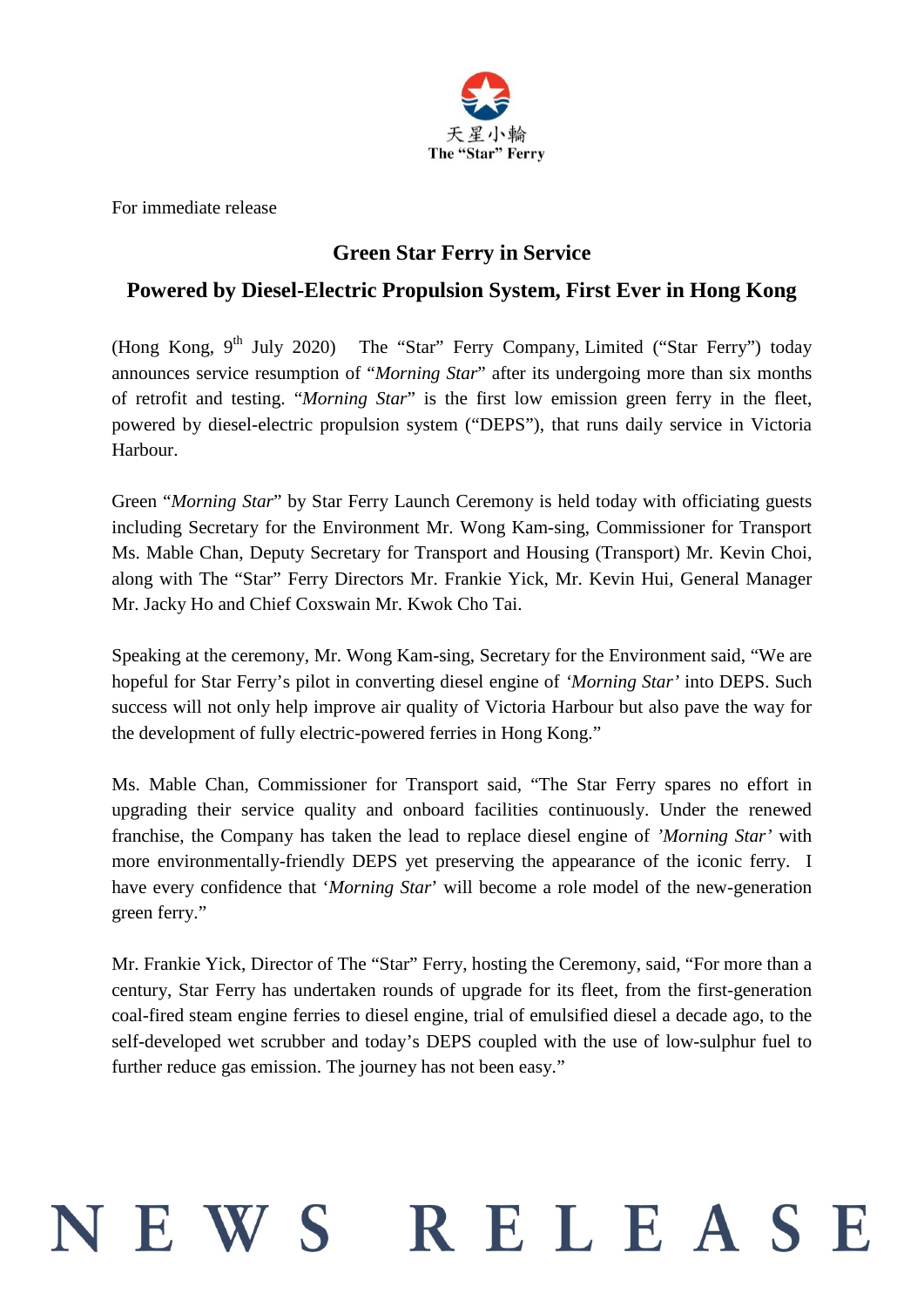"Yet, following *'Morning Star'*, subject to the company's financial position and taking into account the latest proven green technologies available, Star Ferry will look at the retrofit of *'Silver Star'* soon. In the meantime, we are studying the feasibility of fully electric-powered ferry. We look forward to reaching another milestone and contributing to the sustainability of Hong Kong's first generation of public transport," Mr Yick added.

Upon resumption of service, the retrofitted "*Morning Star*" will be deployed for Wanchai – Tsim Sha Tsui ferry service, and will be gradually running Central – Tsim Sha Tsui service interchangeably.

"*Morning Star*" was first launched back in 1965. After the DEPS retrofit,

- 1) the traditional two-stroke marine diesel engine is replaced by two diesel-powered main generators which supply electricity to drive the propulsion engine for sailing;
- 2) the two existing smaller generators are retained for powering on-board facilities such as lighting and ventilation;
- 3) the new generators of *"Morning Star*", same as the ones adopted in the previous retrofit of "*World Star*", comply with the emission standards of International Maritime Organization (IMO) Tier II and US Environmental Protection Agency (EPA) Tier III;
- 4) coupled with the use of low sulphur fuel, which substantially reduces black smoke emission as well as other harmful air pollutant.

For more than 120 years, Star Ferry has been offering cross Victoria Harbour ferry services, carrying tremendous collective memories of Hong Kong citizens and giving an unforgettable impression of Hong Kong for tourists. Star Ferry strives to retain the ferry's originality during design and retrofit, preserving the iconic features such as

- the chimney on top of the ferry with logos of the "Star",
- the "upper green lower white" ferry hull, the circular lifebuoys hanged around the exterior,
- the reversible wooden benches,
- the red and white life raft on top of the ferry which has retired, was dismantled to restore the ferry to an even more original look.

To comply with the current regulations, two new wider staircases are installed connecting the upper and lower decks. Together with the elimination of standing capacity on the lower deck, the carrying capacity of "*Morning Star*" is reduced from 523 to 399 providing more cabin space with slight re-adjustment of seating layout.

As early as in 2016, Star Ferry retrofitted "*World Star*", subsidized by Pilot Green Transport Fund of the Environmental Protection Department, to become the first ferry in Hong Kong powered by DEPS running distinctive tour service.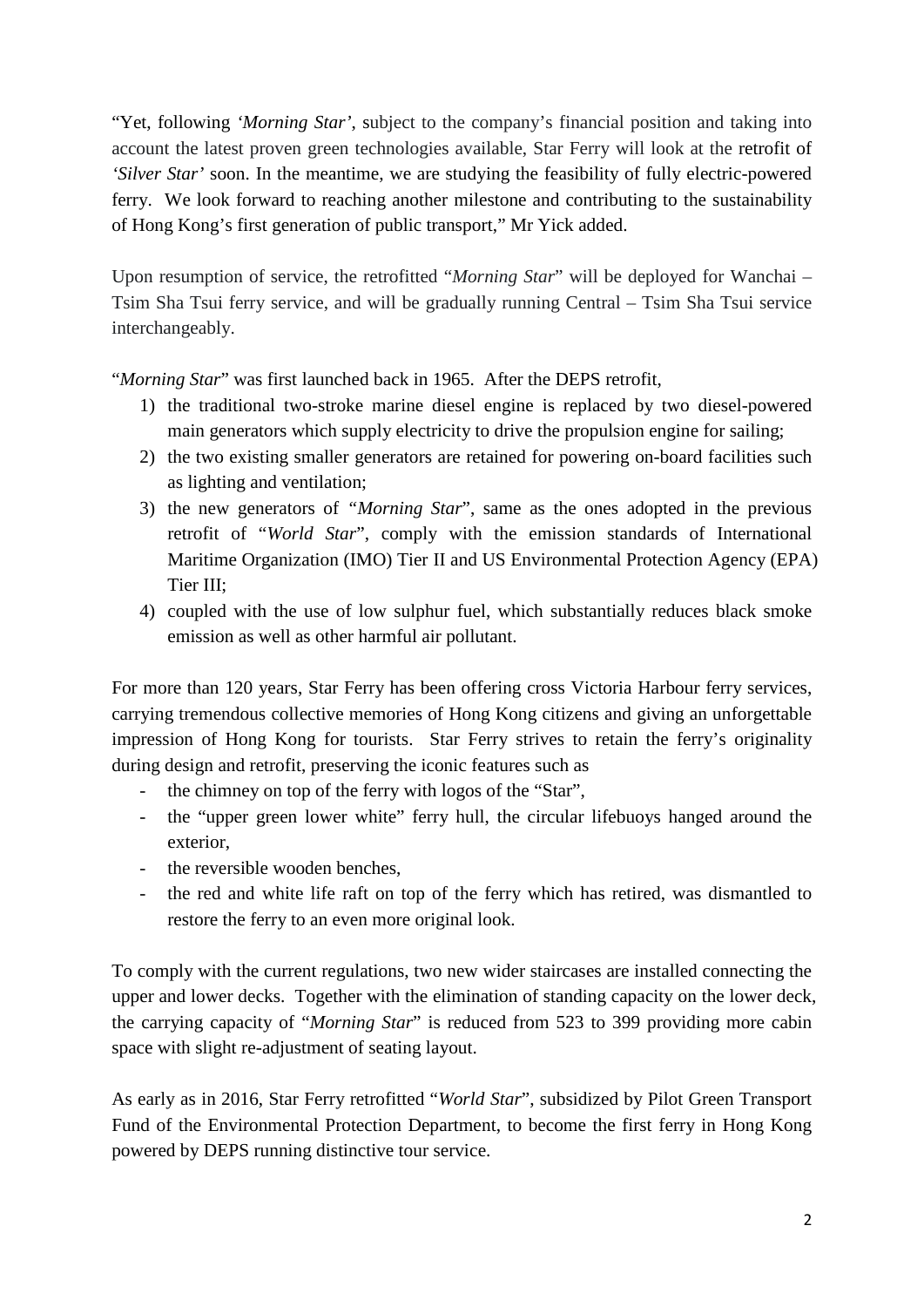The Star Ferry has also received numerous awards and recognitions from authorities for its unique style and experience. As an awardee of the Certificate of Excellence from TripAdvisor for 5 consecutive years (2015 - 2019), Star Ferry is also qualified for the "Certificate of Excellence Hall of Fame" for the first time. In addition, Star Ferry was listed as one of the "50 places of a lifetime" by National Geographic, it was named among the "31 Reasons We Should All be Living in Hong Kong", the World's "Top 10 Most Exciting Ferry Rides", and "Top Ten Must-see Destinations in Hong Kong" by various international media.

### **About Star Ferry**

The "Star" Ferry Company, Limited has been providing cross-harbour ferry services between Hong Kong Island and Kowloon since its establishment in 1898. Not only is The "Star" Ferry an essential part of Hong Kong transportation system, it has also become one of the most remarkable icon of the city. National Geographic Traveler named the "Star" Ferry crossing as one of 50 'places of a lifetime'. For more information, please visit: [http://www.starferry.com.hk](http://www.starferry.com.hk/en/home)

#### **Photo captions**

1&2: (left to right) The "Star" Ferry General Manager Mr. Jacky Ho, Deputy Secretary for Transport and Housing (Transport) Mr. Kevin Choi, Secretary for the Environment Mr. Wong Kam-sing, The "Star" Ferry Director Mr. Frankie Yick, Commissioner for Transport Ms. Mable Chan, The "Star" Ferry Director Mr. Kevin Hui and Chief Coxswain Mr. Kwok Cho Tai make a toast and officiate at ribbon cutting ceremony.

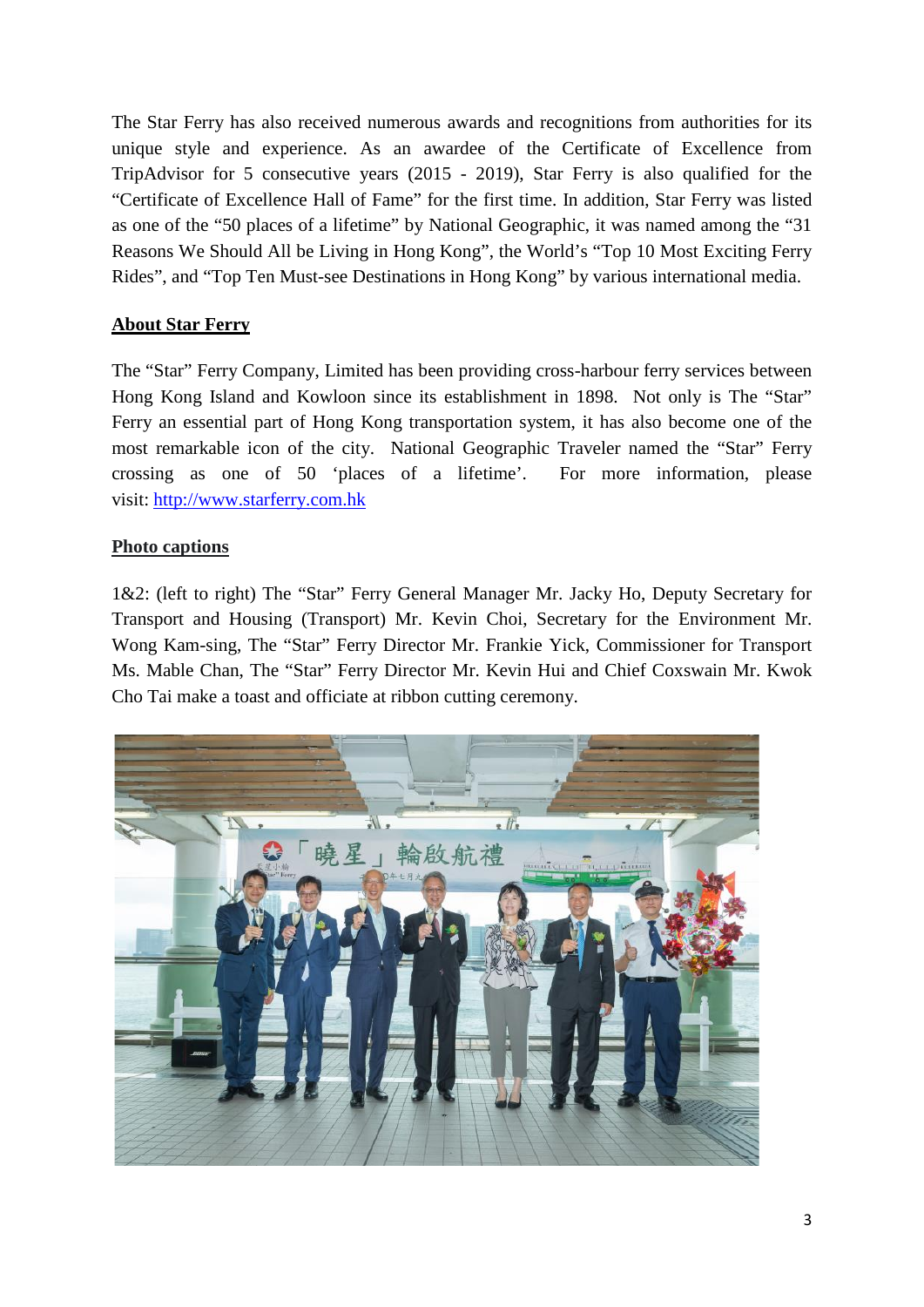

3. *"Morning Star"*, equipped with diesel-electric propulsion system, becomes the first low emission green ferry running daily service in Hong Kong.